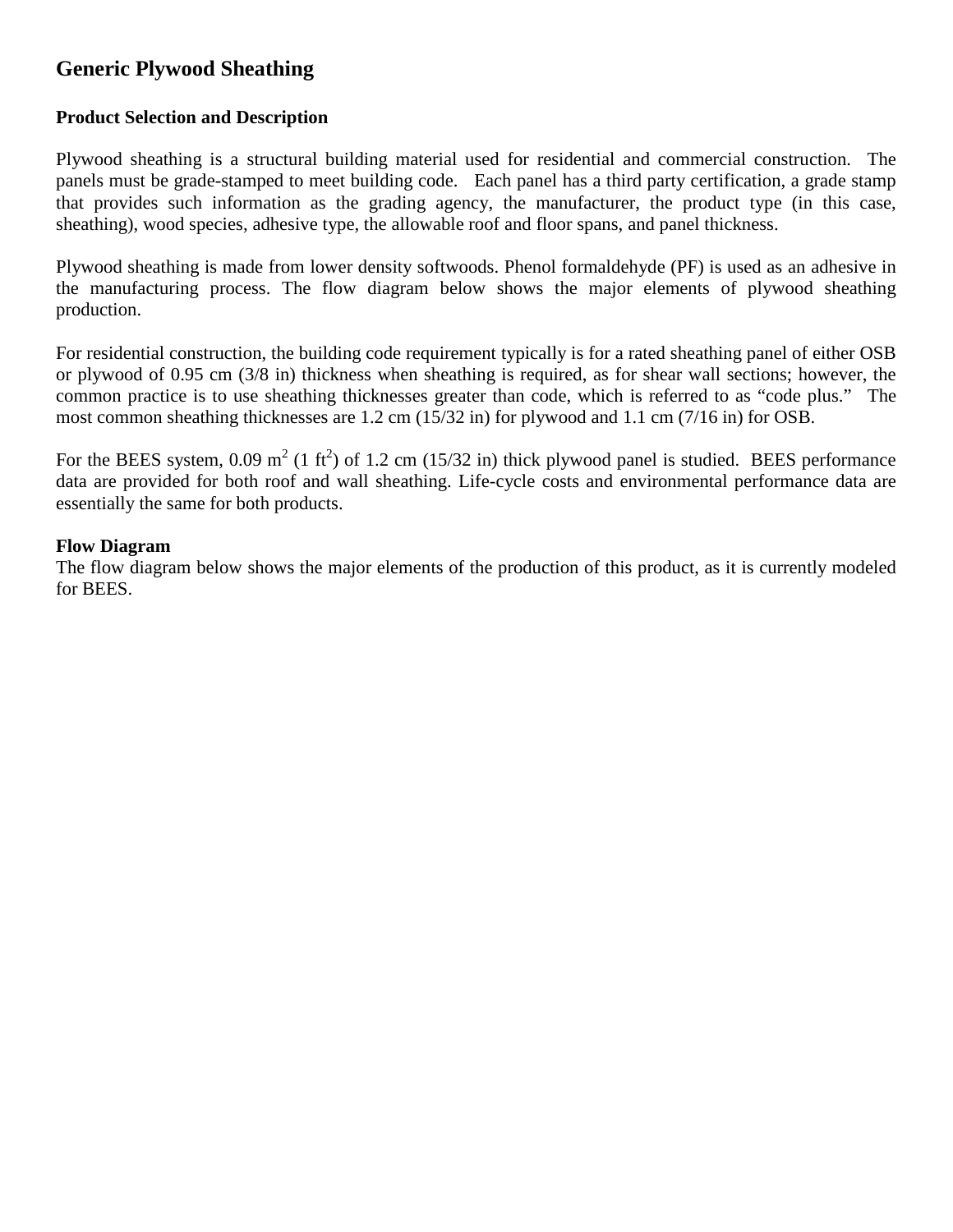

*Figure 1: Plywood Sheathing System Boundaries*

#### *Raw Materials*

The plywood data for BEES are based on two CORRIM resources.<sup>[1](#page-1-0),[2](#page-1-1)</sup> The dry weight of plywood is assumed to be 521 kg/m<sup>3</sup> (32.5 lb/ft<sup>3</sup>). The Table below shows the constituents of 0.09 m<sup>2</sup> (1 ft<sup>2</sup>) of 1.2 cm (15/32 in) thick plywood in terms of their final product percentages.

<span id="page-1-1"></span><span id="page-1-0"></span><sup>&</sup>lt;sup>1</sup> Bowyer, J., et al., Phase I Final Report: Life Cycle Environmental Performance of Renewable Building Materials in the Context of Residential Construction. (Seattle, WA: Consortium for Research on Renewable Industrial Materials--CORRIM, Inc./University of Washington, 2004). Found at: [http://www.corrim.org/reports;](http://www.corrim.org/reports) data also submitted to US LCI Database.<br><sup>2</sup> [www.corrim.org](http://www.corrim.org/)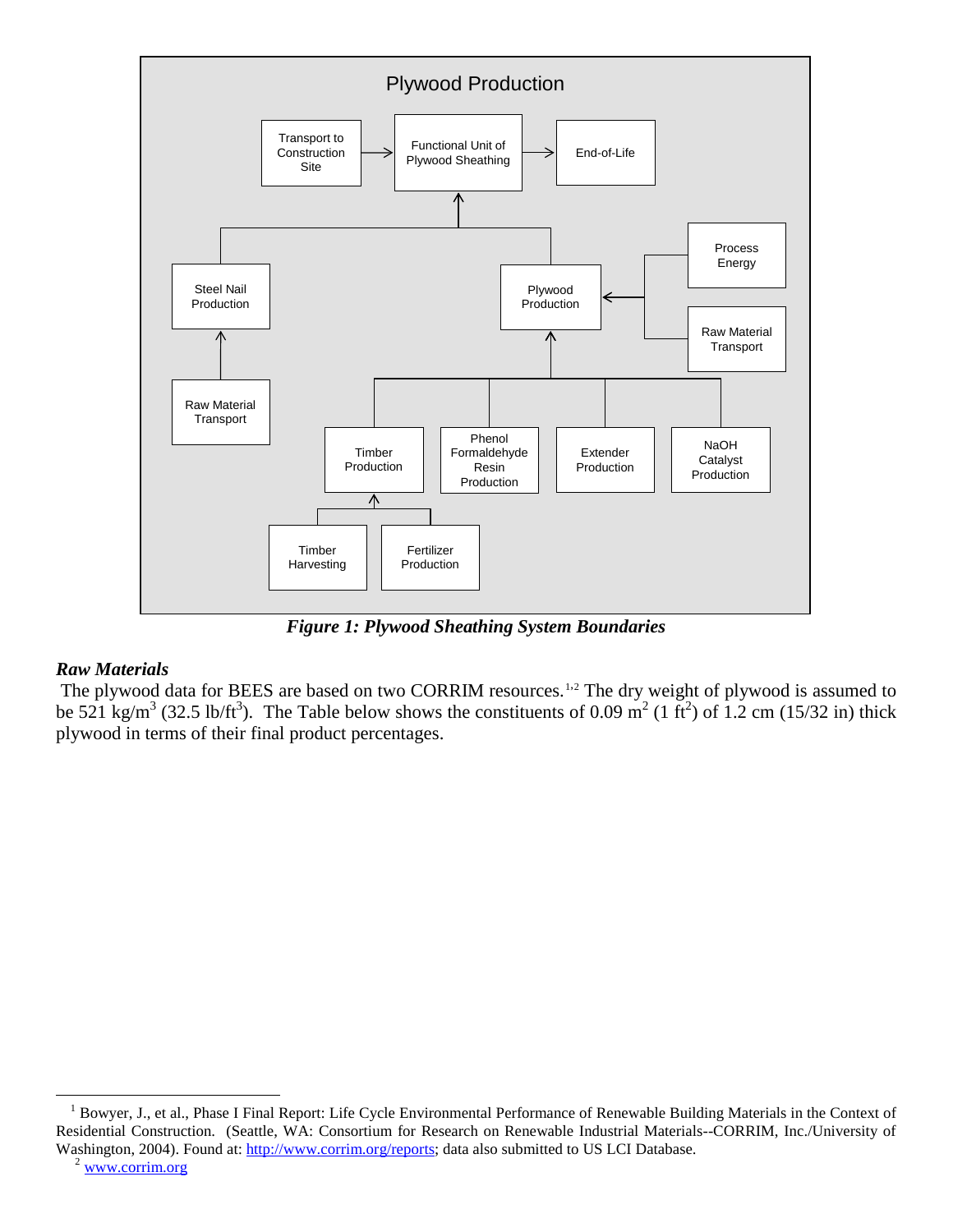| <b>Table 1: Plywood Sheathing Constituents</b> |                                  |                      |  |  |
|------------------------------------------------|----------------------------------|----------------------|--|--|
| <b>Constituent</b>                             | <b>Mass</b><br>$kg/m^2(lb/ft^2)$ | Mass Fraction $(\%)$ |  |  |
| Wood                                           | 5.96(1.22)                       | 97                   |  |  |
| PF Resin                                       | 0.108(0.022)                     | 1.8                  |  |  |
| Extender                                       | 0.065(0.013)                     | 1.1                  |  |  |
| Catalyst (NaOH)                                | 0.014(0.003)                     | 0.1                  |  |  |
| Total                                          | 6.15(1.23)                       | 100                  |  |  |

Softwood plywood sheathing is primarily produced in the Pacific Northwest and the Southeastern United States. For the Pacific Northwest the species of wood used are Douglas Fir and Western Hemlock, while for the Southeast the wood species is Southern Yellow Pine, which is actually a group of six different softwood species.

The data for growing and harvesting softwood logs for a composite forest management scenario of the Pacific Northwest (PNW) and Southeastern United States (SE) is found in the CORRIM studies. The growing and harvesting of wood is comprised of a mix of low-, medium-, and high-intensity managed timber. Energy use for wood production includes electricity for greenhouses to grow seedlings, gasoline for chain saws, diesel fuel for harvesting mechanical equipment, and a small amount of fertilizer. Emissions associated with production and combustion of gasoline and diesel fuel and those for the production and delivery of electricity are based on the U.S. LCI Database. Fertilizer production data is adapted from European data in the U.S. LCI Database. Electricity use for greenhouse operation is based on the grids for the regions where the seedlings are grown, while the U.S. average electricity grid is used for fertilizer production. CORRIM equally weights production in PNW and SE

BEES modeling accounts for the absorption of carbon dioxide by trees as they grow; the carbon becomes part of the wood, and the oxygen is released to the atmosphere. The "uptake" of carbon dioxide from the atmosphere during the growth of timber is about 1.84 kg (4.06 lb) of carbon dioxide per kilogram of harvested wood (ovendry weight).

The glue used in bonding plywood consists of PF resin in liquid form combined with extender (which can be a dry agrifiber such as walnut shells or corn husks) and an alkaline catalyst. Data for the production of PF resin comes from the U.S. LCI Database. Weights of resin, extender and catalyst are given on a 100 % solids basis (moisture content not considered).

## **Manufacturing**

*Energy Requirements*. Manufacturing to produce oven-dry plywood includes several process steps including debarking, log conditioning, production of green veneer, production of dry veneer, pressing and lay-up, and trimming and sawing.

The energy for the plywood manufacturing process is generated from burning wood waste and a small amount of natural gas, and from purchased electricity. Electricity production emissions are based on an average of regional electricity grids for PNW and SE. A small amount of fuel is used for log haulers and forklifts at the plywood mill, and consists of liquid petroleum gas (propane) and diesel. The allocated site energy and electricity use are broken down in the following Table for SE and PNW plywood production. The BEES model uses an equally-weighted average for the final product--1.2 cm (15/32 in) thick plywood: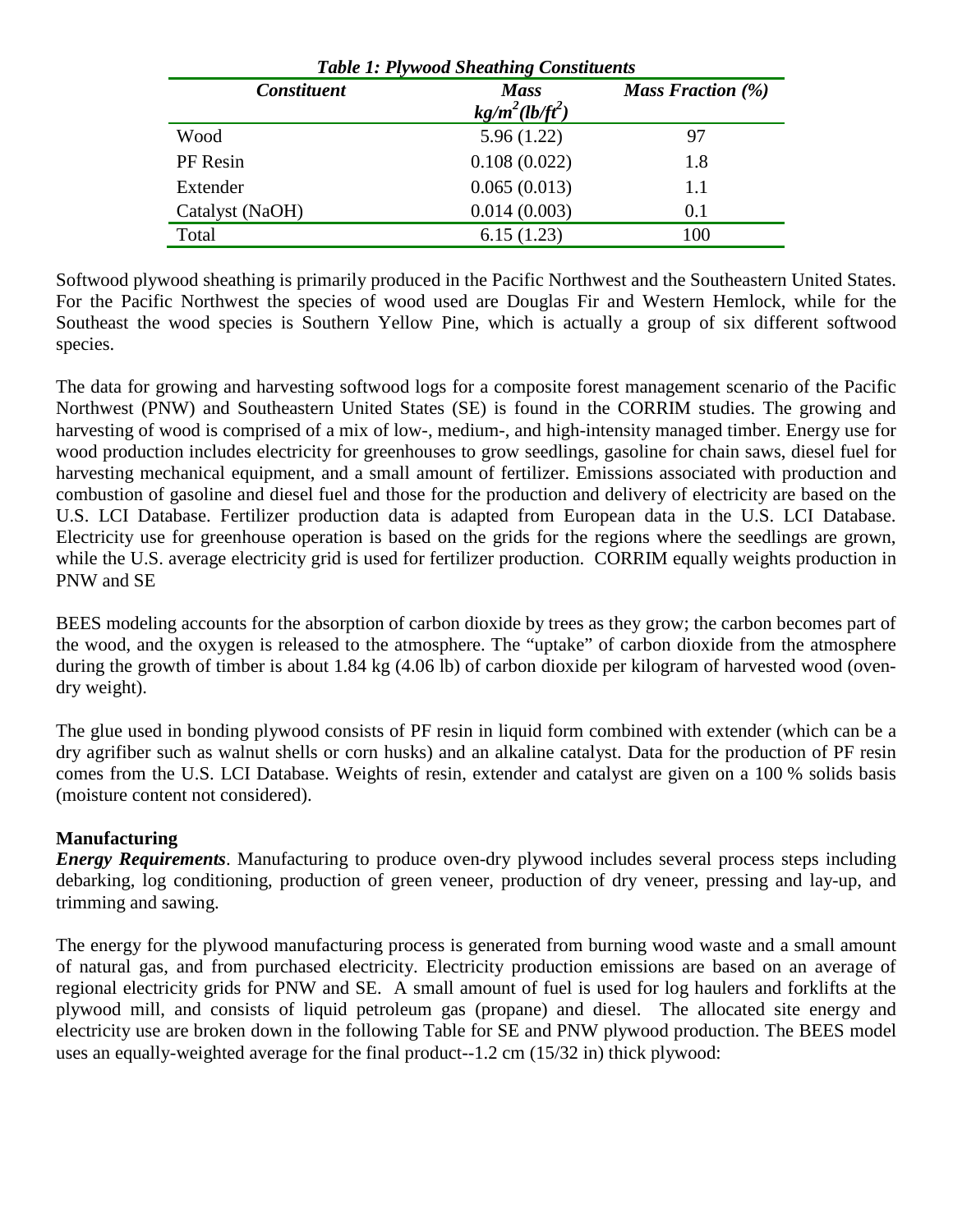| <b>Table 2: Plywood Production Energy</b> |                                          |                           |                            |  |
|-------------------------------------------|------------------------------------------|---------------------------|----------------------------|--|
| <b>Energy Carrier</b>                     | <b>Units</b>                             | Plywood from<br><b>SE</b> | Plywood from<br><b>PNW</b> |  |
| Electricity - Regional Grid               | MJ/m <sup>2</sup> (kWh/ft <sup>2</sup> ) | 4.26(0.11)                | 4.26(0.11)                 |  |
| <b>Natural Gas</b>                        | $MJ/m^{2} (ft^{3}/ft^{2})$               | 3.04(0.26)                | 1.64(0.14)                 |  |
| Diesel Fuel                               | $L/m^2$ (gal/ft <sup>2</sup> )           | 0.041(0.001)              | 0.041(0.001)               |  |
| LPG                                       | $L/m^2$ (gal/ft <sup>2</sup> )           | 0.015(0.0004)             | 0.011(0.0003)              |  |
| Hogfuel/Biomass (oven-dry)                | $\text{kg/m}^2$ (lb/ft <sup>2</sup> )    | 1.41(0.29)                | 0.88(0.18)                 |  |

*Emissions*. The allocated air emissions from the plywood manufacturing process are based on the CORRIM study and reported in the Table below. Allocation is based on mass and a multi-unit process analysis to correctly assign burdens. The VOC emissions are from the drying of wood veneer.

| <b>Table 3: Plywood Production Emissions</b> |                                                         |                                                          |  |  |
|----------------------------------------------|---------------------------------------------------------|----------------------------------------------------------|--|--|
| <b>Air Emission</b>                          | <b>Plywood from SE</b><br>$kg/MJ$ (lb/ft <sup>2</sup> ) | <b>Plywood from PNW</b><br>$kg/MJ$ (lb/ft <sup>2</sup> ) |  |  |
| Particulates (unspecified)                   | 3.12E-03 (6.40E-04)                                     | 2.00E-03 (4.10E-04)                                      |  |  |
| VOC (unspecified)                            | 1.32E-03 (2.70E-04)                                     | 3.95E-03 (8.10E-04)                                      |  |  |
| Acetaldehyde                                 | 2.39E-05 (4.90E-06)                                     | 6.83E-05 $(1.40E-05)$                                    |  |  |
| Acrolein                                     |                                                         | 2.78E-03 (5.70E-04)                                      |  |  |
| Methanol                                     | 7.32E-04 (1.50E-04)                                     | 8.30E-04 (1.70E-04)                                      |  |  |
| Phenol                                       | 8.78E-06 (1.80E-06)                                     | 1.85E-05 (3.80E-06)                                      |  |  |
| Formaldehyde                                 | 1.17E-05 (2.40E-06)                                     | 1.37E-04 (2.80E-05)                                      |  |  |
| Acetone                                      | 3.42E-05 (7.00E-06)                                     | 3.03E-05 (6.20E-06)                                      |  |  |
| Alpha-pinene                                 | 4.88E-04 (1.00E-04)                                     | 4.54E-04 (9.30E-05)                                      |  |  |
| Beta-pinene                                  | 1.95E-04 (4.00E-05)                                     | 1.76E-04 (3.60E-05)                                      |  |  |
| Limonene                                     | 5.37E-05 (1.10E-05)                                     | 4.88E-05 (1.00E-05)                                      |  |  |
| Methyl-ethyl ketone                          | 3.46E-06 (7.10E-07)                                     | 7.32E-06 (1.50E-06)                                      |  |  |

*Transportation*. For transportation of raw materials to the plywood manufacturing plant, CORRIM surveys report truck transportation of 126 km (78 mi) for harvested wood and truck transportation of 177 km (110 mi) for the resin. The weights of materials shipped to the plywood mill reflect the actual moisture content rather than the oven-dry weight in the plywood product.

Both the logs and the PF resin are shipped with 50 % moisture content on a wet basis (50 % water). The delivery distances are one-way with an empty backhaul.

*Waste*. There is no solid waste from the plywood manufacturing process. The PF resin is assumed to go into the final product and all the wood is assumed to go into plywood or co-products. Co-products include materials such as peeler core, veneer clippings, panel trim, and sawdust, as well as wood fuels in the form of bark and wood waste that are burned on site.

## **Transportation**

Transportation of the plywood by heavy-duty truck to the building site is modeled as a variable of the BEES system